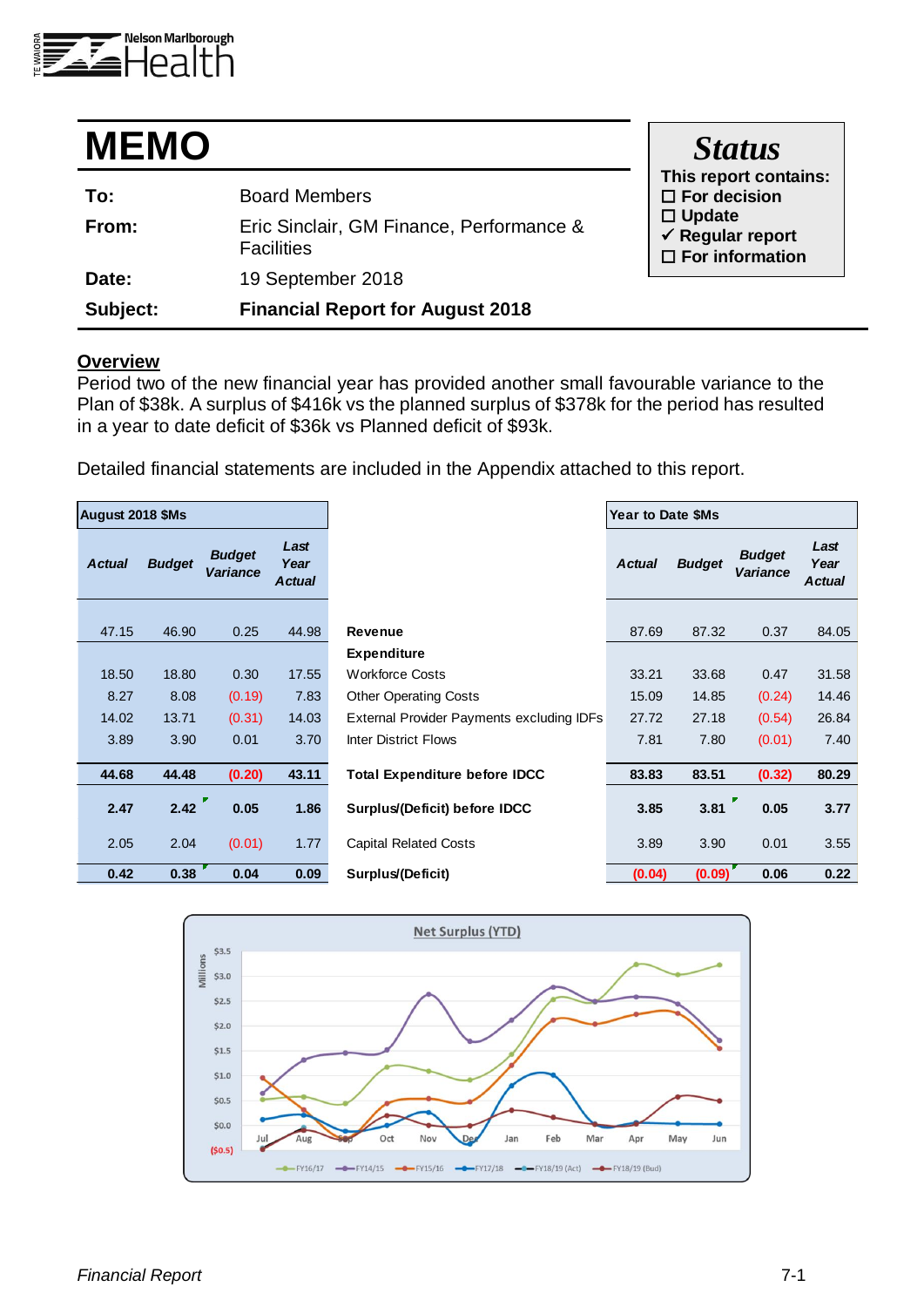

### **Key messages for the month**

- The first two months of a new financial year tend to have a few transactions that can be a bit "messy" with the flow through of a number of year end transactions and wash-ups along with the changes that occur as the new year commences. To report a small favourable result is a pleasing way to commence the new year.
- A few comments on the month result:
	- $\circ$  The first tranche of new investments (total is \$1.7M) was released within the primary and community space totalling \$775k (for the full year). We are holding any further release until we have the first quarter results but expect that further tranches will be released in the coming months.
	- o Clinical supplies were adverse in the month which reflects an element of catch-up of services following the nurses strike and higher volumes in the acute cardiac patients. We are continuing to monitor this to determine if this is just a timing issue or may become ongoing.
	- o The latest Pharmac forecast shows an increase in the costs for NMH with the main area the oncology and gastroenterology drugs (i.e. the high cost ones). We are reviewing this further but are unlikely to see any change until the October Pharmac forecast is received.

Eric Sinclair **GM Finance and Performance**

### **RECOMMENDATIONS:**

### **THAT THE BOARD RECEIVES THE FINANCIAL REPORT.**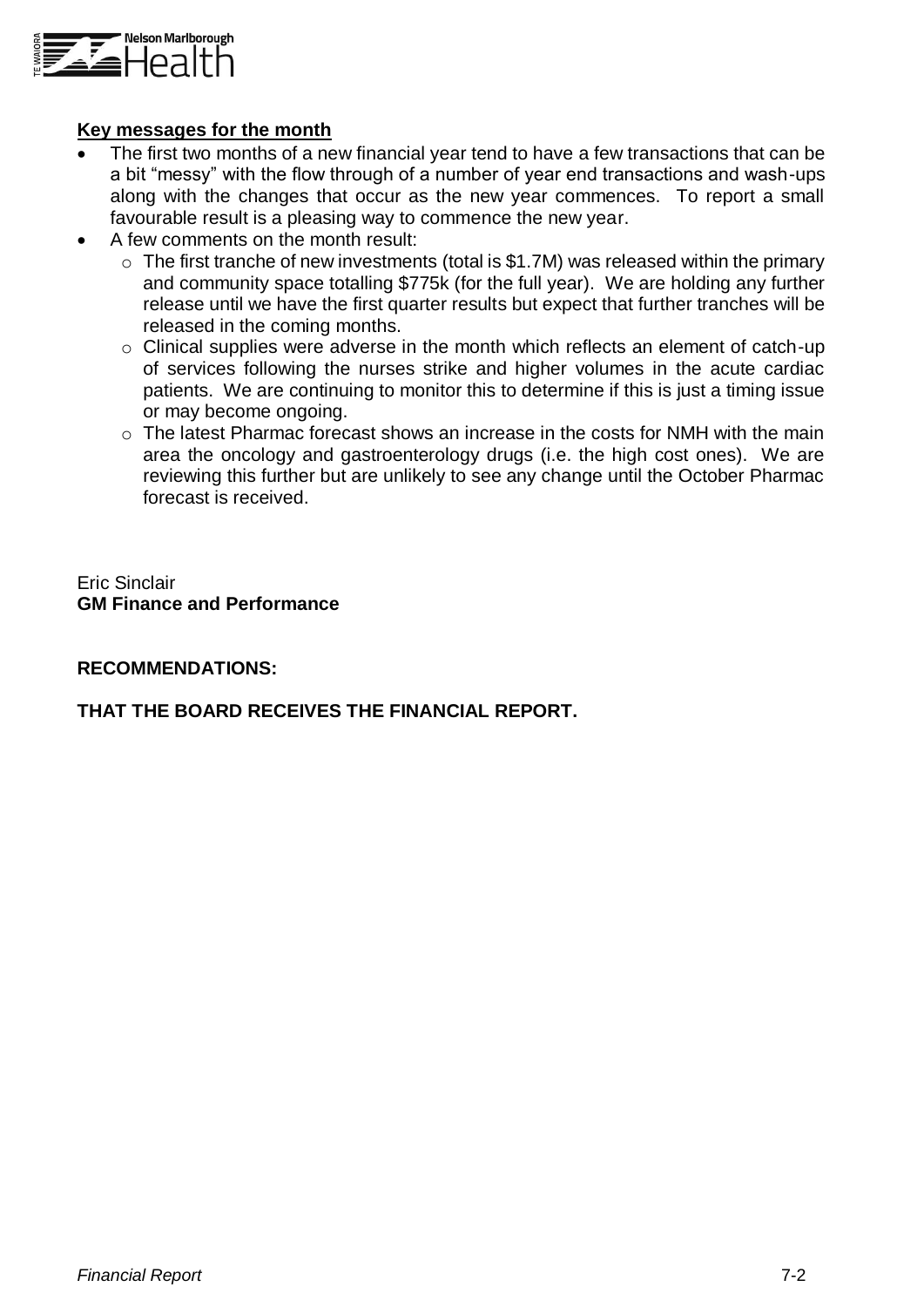

### **Appendix A – Detailed Financial Statements**

### *Statement of Financial Performance*

| <b>August 2018 \$000s</b> |               |                                  |                               |                                           | Year to Date \$000s |               |                                  |                               |  |
|---------------------------|---------------|----------------------------------|-------------------------------|-------------------------------------------|---------------------|---------------|----------------------------------|-------------------------------|--|
| <b>Actual</b>             | <b>Budget</b> | <b>Budget</b><br><b>Variance</b> | Last<br>Year<br><b>Actual</b> |                                           | <b>Actual</b>       | <b>Budget</b> | <b>Budget</b><br><b>Variance</b> | Last<br>Year<br><b>Actual</b> |  |
|                           |               |                                  |                               | Revenue                                   |                     |               |                                  |                               |  |
| 42,634                    | 42,395        | 238                              | 40,556                        | MOH devolved funding                      | 78,899              | 78,456        | 443                              | 75,289                        |  |
| 1,943                     | 1,997         | (54)                             | 1,972                         | MOH non-devolved funding                  | 3,995               | 4,043         | (47)                             | 3,959                         |  |
| 1,435                     | 1,391         | 45                               | 1,313                         | Other government & DHBs                   | 2,648               | 2,707         | (59)                             | 2,668                         |  |
| 1,139                     | 1,122         | 16                               | 1,135                         | Other income                              | 2,144               | 2,114         | 30                               | 2,136                         |  |
| 47,150                    | 46,905        | 246                              | 44,975                        | <b>Total Revenue</b>                      | 87,686              | 87,320        | 366                              | 84,052                        |  |
|                           |               |                                  |                               | <b>Expenditure</b>                        |                     |               |                                  |                               |  |
| 18,033                    | 18,632        | 599                              | 17,216                        | <b>Employed Workforce</b>                 | 32,380              | 33,382        | 1,002                            | 31,033                        |  |
| 462                       | 163           | (299)                            | 337                           | <b>Outsourced Workforce</b>               | 830                 | 300           | (530)                            | 548                           |  |
| 18,496                    | 18,796        | 300                              | 17,553                        | <b>Total Workforce</b>                    | 33,211              | 33,682        | 472                              | 31,581                        |  |
| 1,490                     | 1,461         | (29)                             | 1,281                         | <b>Outsourced Services</b>                | 2,876               | 2,822         | (54)                             | 2,623                         |  |
| 3,671                     | 3,476         | (195)                            | 3,550                         | <b>Clinical Supplies</b>                  | 6,522               | 6,320         | (202)                            | 6,261                         |  |
| 3,108                     | 3,144         | 36                               | 2,995                         | <b>Non-Clinical Supplies</b>              | 5,691               | 5,705         | 14                               | 5,581                         |  |
| 14,021                    | 13,707        | (314)                            | 14,031                        | External Provider Payments excluding IDFs | 27,723              | 27,184        | (539)                            | 26,838                        |  |
| 3,894                     | 3,900         | 6                                | 3,701                         | <b>Inter District Flows</b>               | 7,809               | 7,800         | (9)                              | 7,404                         |  |
| 44,680                    | 44,483        | (197)                            | 43,112                        | <b>Total Expenditure before IDCC</b>      | 83,832              | 83,514        | (318)                            | 80,287                        |  |
| 2,470                     | 2,421         | 49                               | 1,863                         | Surplus/(Deficit) before IDCC             | 3,854               | 3,806         | 48                               | 3,765                         |  |
| 28                        | 24            | (4)                              | 29                            | Interest Expense                          | 56                  | 44            | (13)                             | 59                            |  |
| 1,116                     | 1,109         | (7)                              | 960                           | Depreciation                              | 2,196               | 2,217         | 22                               | 1,925                         |  |
| 910                       | 910           | $\mathbf 0$                      | 782                           | Capital Charge                            | 1,638               | 1,638         | 0                                | 1,564                         |  |
| 2,054                     | 2,043         | (11)                             | 1,771                         | <b>Total IDCC</b>                         | 3,890               | 3,899         | 9                                | 3,548                         |  |
| 416                       | 378           | 38                               | 92                            | Surplus/(Deficit) after IDCC              | (36)                | (93)          | 57                               | 217                           |  |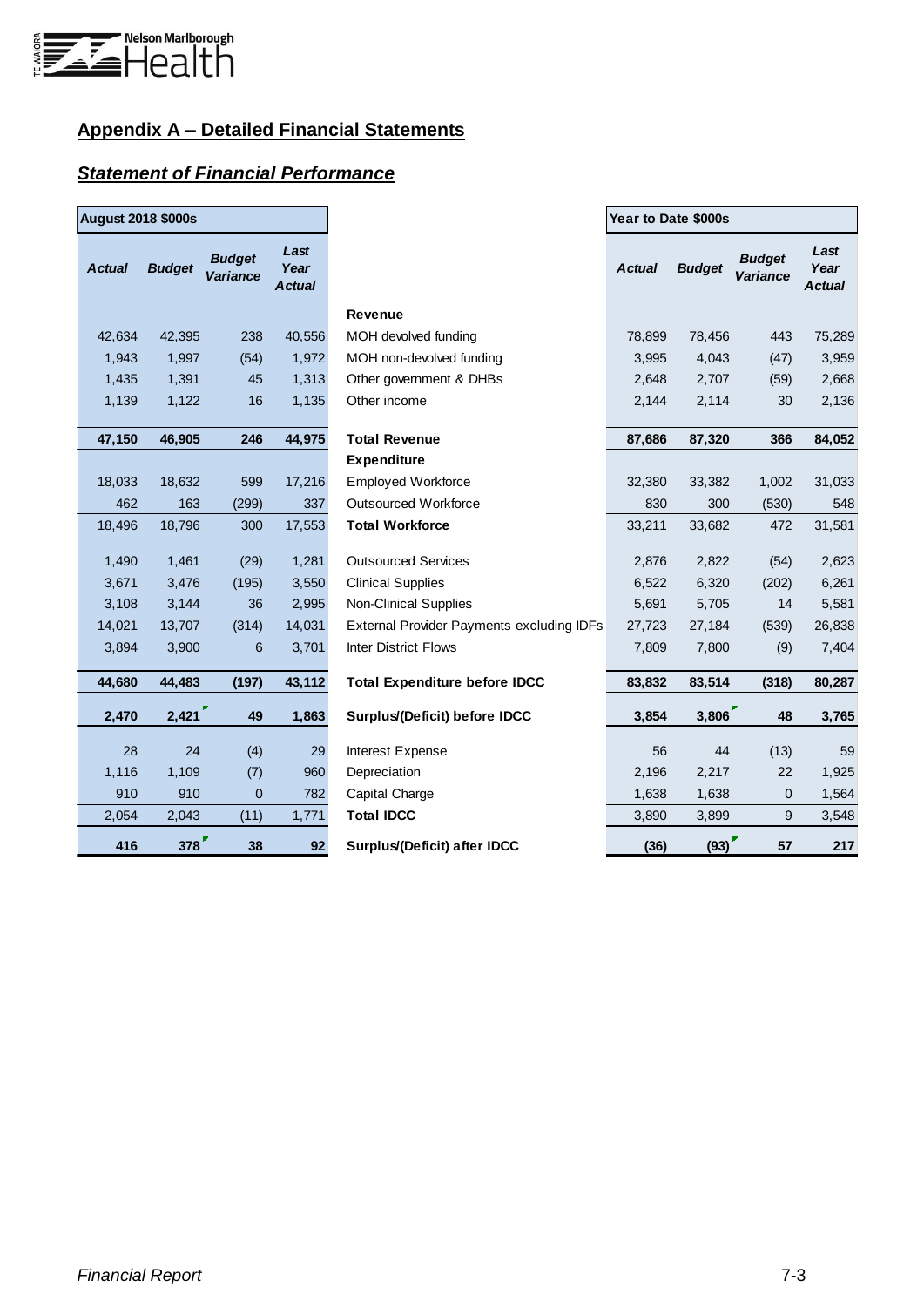

## *Financial Performance by Division*

| <b>August 2018 \$000s</b> |               |                           |                        |
|---------------------------|---------------|---------------------------|------------------------|
| <b>Actual</b>             | <b>Budget</b> | <b>Budget</b><br>Variance | Last<br>Year<br>Actual |
| 43,525                    | 43,198        | 327                       | 41,421                 |
| 408                       | 411           | (3)                       | 354                    |
| 27,763                    | 27,568        | 195                       | 22,324                 |
| (24, 545)                 | (24, 272)     | (274)                     | (19, 123)              |
| 47,150                    | 46,905        | 246                       | 44,975                 |
|                           |               |                           |                        |
| 42,461                    | 41,879        | (582)                     | 36,702                 |
| 338                       | 335           | (3)                       | 278                    |
| 28,481                    | 28,584        | 103                       | 27,027                 |
| (24, 545)                 | (24, 272)     | 274                       | (19, 123)              |
| 46,735                    | 46,527        | (208)                     | 44,884                 |
|                           |               |                           |                        |
| 1,064                     | 1,318         | (254)                     | 4,719                  |
| 70                        | 76            | (6)                       | 76                     |
| (718)                     | (1,016)       | 298                       | (4, 703)               |
| 416                       | 378           | 38                        | 92                     |

| <b>August 2018 \$000s</b> |               |                                  |                               |                                       | Year to Date \$000s |               |                           |                               |  |
|---------------------------|---------------|----------------------------------|-------------------------------|---------------------------------------|---------------------|---------------|---------------------------|-------------------------------|--|
| <b>Actual</b>             | <b>Budget</b> | <b>Budget</b><br><b>Variance</b> | Last<br>Year<br><b>Actual</b> |                                       | <b>Actual</b>       | <b>Budget</b> | <b>Budget</b><br>Variance | Last<br>Year<br><b>Actual</b> |  |
|                           |               |                                  |                               | <b>Revenue</b>                        |                     |               |                           |                               |  |
| 43,525                    | 43,198        | 327                              | 41,421                        | <b>Funds</b>                          | 80,593              | 80,061        | 532                       | 76,939                        |  |
| 408                       | 411           | (3)                              | 354                           | Governance and Funding Administration | 734                 | 741           | (6)                       | 728                           |  |
| 27,763                    | 27,568        | 195                              | 22,324                        | Provider                              | 50,766              | 50,205        | 561                       | 44,572                        |  |
| (24, 545)                 | (24, 272)     | (274)                            | (19, 123)                     | Eliminations                          | (44, 407)           | (43,686)      | (720)                     | (38, 187)                     |  |
| 47,150                    | 46,905        | 246                              | 44,975                        | <b>Total Revenue</b>                  | 87,686              | 87,320        | 366                       | 84,052                        |  |
|                           |               |                                  |                               | <b>Expenditure</b>                    |                     |               |                           |                               |  |
| 42,461                    | 41,879        | (582)                            | 36,702                        | <b>Funds</b>                          | 79,939              | 78.671        | (1, 269)                  | 72,436                        |  |
| 338                       | 335           | (3)                              | 278                           | Governance and Funding Administration | 680                 | 618           | (62)                      | 649                           |  |
| 28.481                    | 28,584        | 103                              | 27,027                        | Provider                              | 51.510              | 51,811        | 302                       | 48,938                        |  |
| (24, 545)                 | (24, 272)     | 274                              | (19, 123)                     | Eliminations                          | (44, 407)           | (43,686)      | 720                       | (38, 187)                     |  |
| 46,735                    | 46,527        | (208)                            | 44,884                        | <b>Total Expenditure</b>              | 87,722              | 87,413        | (309)                     | 83,835                        |  |
|                           |               |                                  |                               | <b>Net Contribution</b>               |                     |               |                           |                               |  |
| 1,064                     | 1,318         | (254)                            | 4,719                         | <b>Funds</b>                          | 654                 | 1,390         | (736)                     | 4,504                         |  |
| 70                        | 76            | (6)                              | 76                            | Governance and Funding Administration | 54                  | 123           | (69)                      | 80                            |  |
| (718)                     | (1,016)       | 298                              | (4,703)                       | Provider                              | (744)               | (1,606)       | 862                       | (4, 367)                      |  |
| 416                       | 378           | 38                               | 92                            | <b>Net Surplus/(Deficit)</b>          | (36)                | (93)          | 57                        | 217                           |  |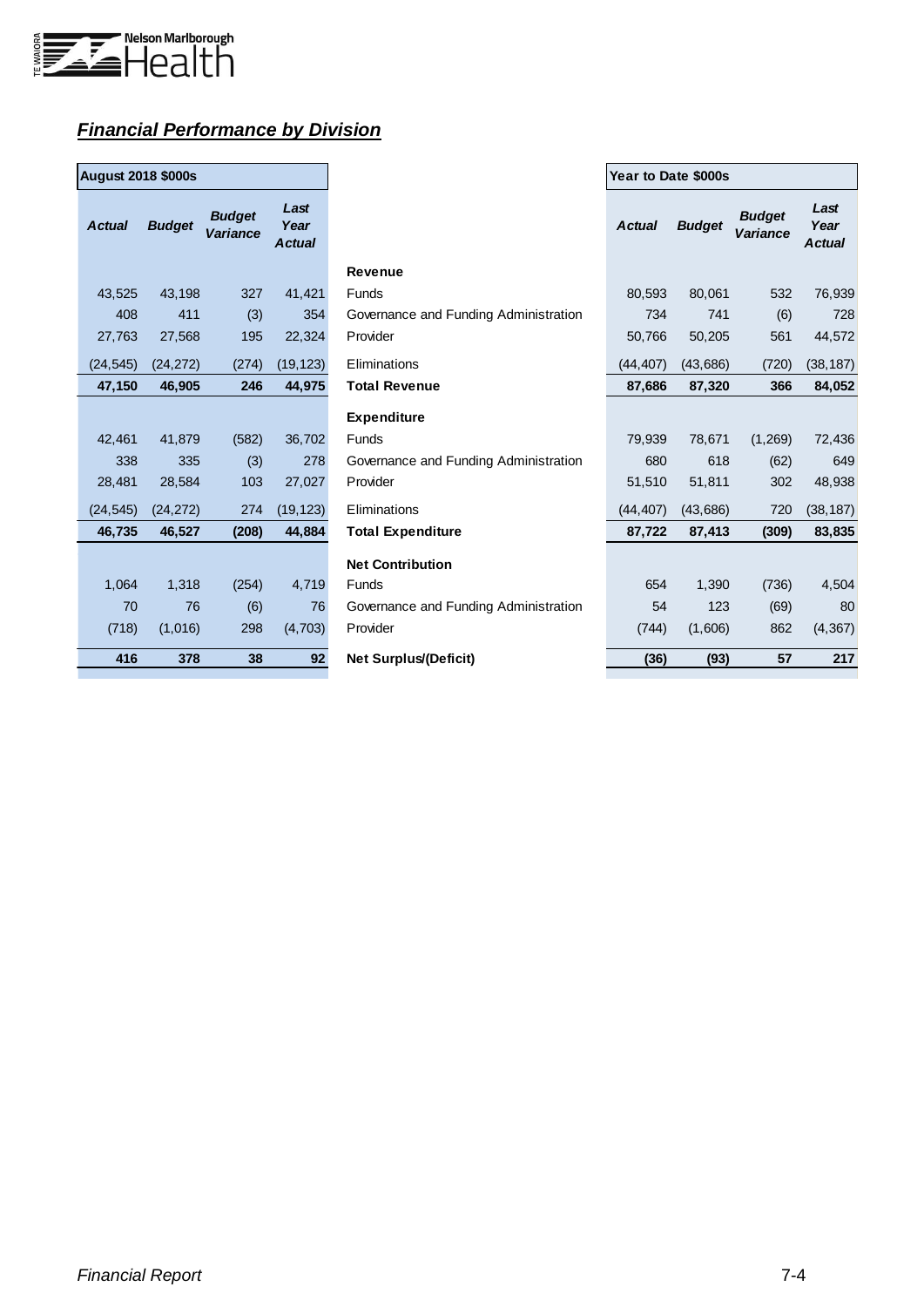

## *Statement of Financial Position*

|                                 | <b>June 2018</b> | Aug           | Aug           |          | <b>Annual</b> |
|---------------------------------|------------------|---------------|---------------|----------|---------------|
| \$000s                          | <b>Actual</b>    | <b>Actual</b> | <b>Budget</b> | Variance | <b>Budget</b> |
| <b>Current Assets</b>           |                  |               |               |          |               |
| <b>Bank</b>                     | 18,468           | 25,695        | 20,841        | 4,854    | 20,841        |
| Deposits > 3 months             | 19,950           | 19,950        | 19,950        |          | 19,950        |
| Debtors & Prepayments           | 18,436           | 20,826        | 18,636        | 2,190    | 18,636        |
| <b>Stock</b>                    | 2,715            | 2,690         | 2,715         | (25)     | 2,715         |
| <b>Assets Held for Sale</b>     | 465              | 465           |               | 465      |               |
| <b>Current Assets</b>           | 60,034           | 69,626        | 62,142        | 7,484    | 62,142        |
| <b>Current Liabilities</b>      |                  |               |               |          |               |
| Creditors                       | 27,437           | 33,723        | 31,637        | (2,086)  | 31,637        |
| <b>Employee Entitlements</b>    | 37,032           | 40,085        | 34,851        | (5, 234) | 34,851        |
| Term Debt - Current Portion     | 490              | 493           | 507           | 14       | 507           |
| <b>Current Liabilities</b>      | 64,958           | 74,301        | 66,995        | (7, 306) | 66,995        |
| <b>Working Capital</b>          | (4, 924)         | (4, 674)      | (4, 853)      | 179      | (4, 853)      |
| <b>Non Current Assets</b>       |                  |               |               |          |               |
| Property Plant and Equipment    | 220,095          | 219,728       | 212,504       | 7,224    | 212,504       |
| <b>Other Non Current Assets</b> | 3,827            | 3,824         | 3,826         | (2)      | 3,826         |
| <b>Non Current Assets</b>       | 223,922          | 223,552       | 216,330       | 7,222    | 216,330       |
|                                 |                  |               |               |          |               |
| <b>Employee Entitlements</b>    | 9,406            | 9,406         | 9,406         |          | 9,406         |
| Term Debt                       | 8,172            | 8,088         | 7,692         | (396)    | 7,692         |
| <b>Non Current Liabilities</b>  | 17,578           | 17,494        | 17,098        | (396)    | 17,098        |
| <b>Net Assets</b>               | 201,420          | 201,384       | 194,379       | 7,005    | 194,379       |
| <b>Equity</b>                   |                  |               |               |          |               |
| Crown Equity                    | 82,467           | 82,467        | 81,921        | 546      | 81,921        |
| <b>Revaluation Reserve</b>      | 98,309           | 98,309        | 90,866        | 7,443    | 90,866        |
| <b>Retained Earnings:</b>       |                  |               |               |          |               |
| General                         | 21,093           | 20,181        | 21,205        | (1,024)  | 22,073        |
| <b>DSS</b>                      | 160              | 465           | 205           | 260      | (52)          |
| Mental Health                   | (610)            | (38)          | 182           | (220)    | (429)         |
| <b>Total Retained Earnings</b>  | 20,643           | 20,608        | 21,592        | (984)    | 21,592        |
| <b>Total Crown Equity</b>       | 201,420          | 201,384       | 194,379       | 7,005    | 194,379       |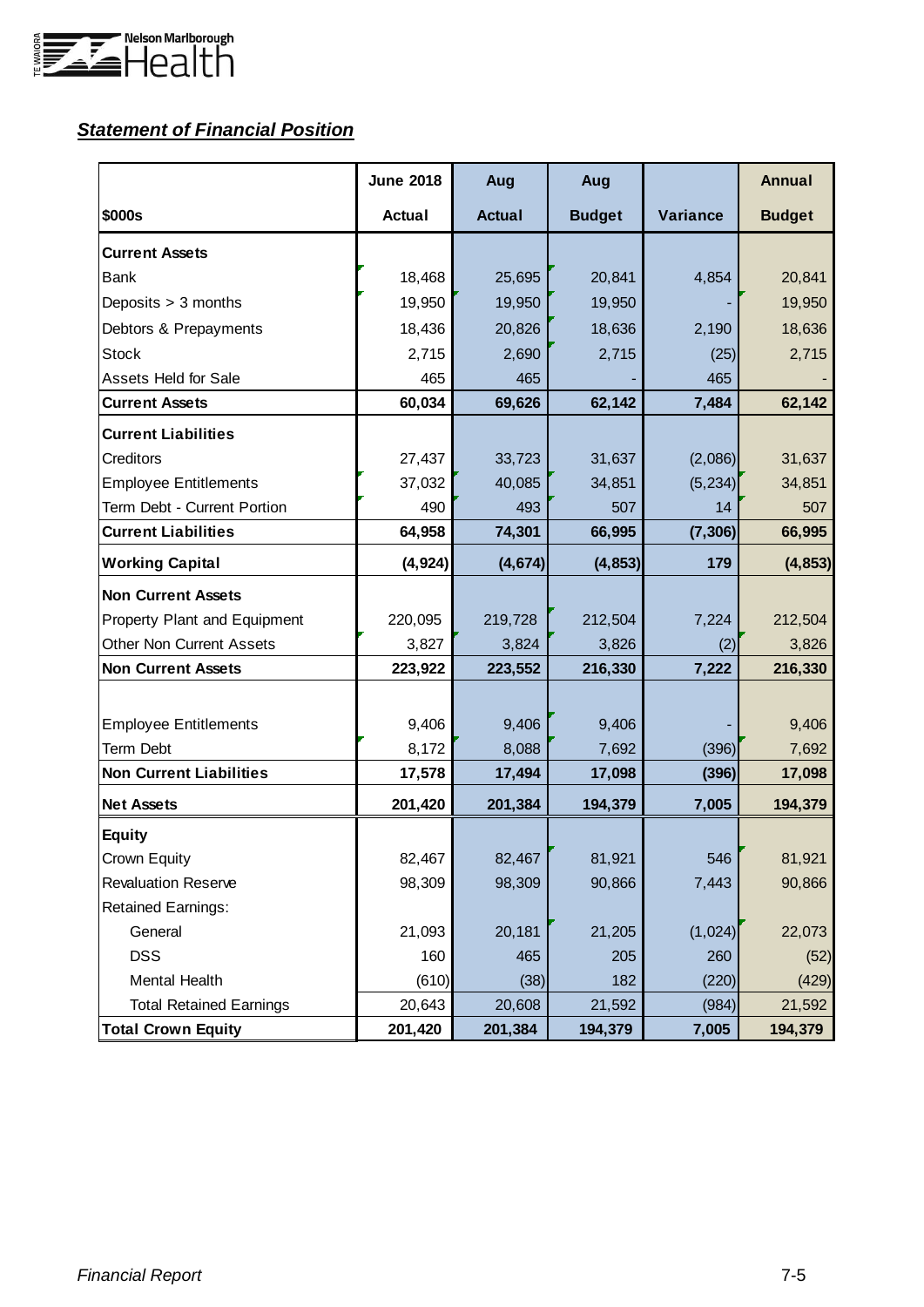

## *Statement of Cash Flows*

|                                            |               | <b>Year to Date</b> |          |
|--------------------------------------------|---------------|---------------------|----------|
|                                            | <b>Actual</b> | <b>Budget</b>       | Variance |
| <b>Operating Cash Flow</b>                 |               |                     |          |
| <b>Receipts</b>                            |               |                     |          |
| Government & Crown Agency Received         | 82,515        | 85,206              | (2,691)  |
| <b>Interest Received</b>                   | 261           | 333                 | (72)     |
| Other Revenue Received                     | 1,822         | 2,114               | (292)    |
| <b>Total Receipts</b>                      | 84,598        | 87,653              | (3,055)  |
| <b>Payments</b>                            |               |                     |          |
| Personnel                                  | 29,334        | 33,175              | 3,841    |
| Payments to Suppliers and Providers        | 46,102        | 52,064              | 5,962    |
| Capital Charge                             | (61)          |                     | 61       |
| Interest Paid                              | 137           |                     | (137)    |
| <b>Total Payments</b>                      | 75,512        | 85,239              | 9,727    |
| Net Cash Inflow/(Outflow) from             | 9,086         | 2,414               | 6,672    |
| <b>Operating Activities</b>                |               |                     |          |
| <b>Cash Flow from Investing Activities</b> |               |                     |          |
| <b>Receipts</b>                            |               |                     |          |
| Sale of Fixed Assets                       | 30            |                     | 30       |
| <b>Total Receipts</b>                      | 30            |                     | 30       |
| <b>Payments</b>                            |               |                     |          |
| Capital Expenditure                        | 1,889         | 800                 | (1,089)  |
| Increase in Investments                    |               |                     |          |
| <b>Total Payments</b>                      | 1,889         | 800                 | (1,089)  |
| Net Cash Inflow/(Outflow) from             | (1, 859)      | (800)               | (1,059)  |
| <b>Investing Activities</b>                |               |                     |          |
| Net Cash Inflow/(Outflow) from             |               | (120)               | 120      |
| <b>Financing Activities</b>                |               |                     |          |
| Net Increase/(Decrease) in Cash Held       | 7,227         | 1,494               | 5,733    |
| Plus Opening Balance                       | 18,468        | 18,468              |          |
| <b>Closing Balance</b>                     | 25,695        | 19,962              | 5,733    |